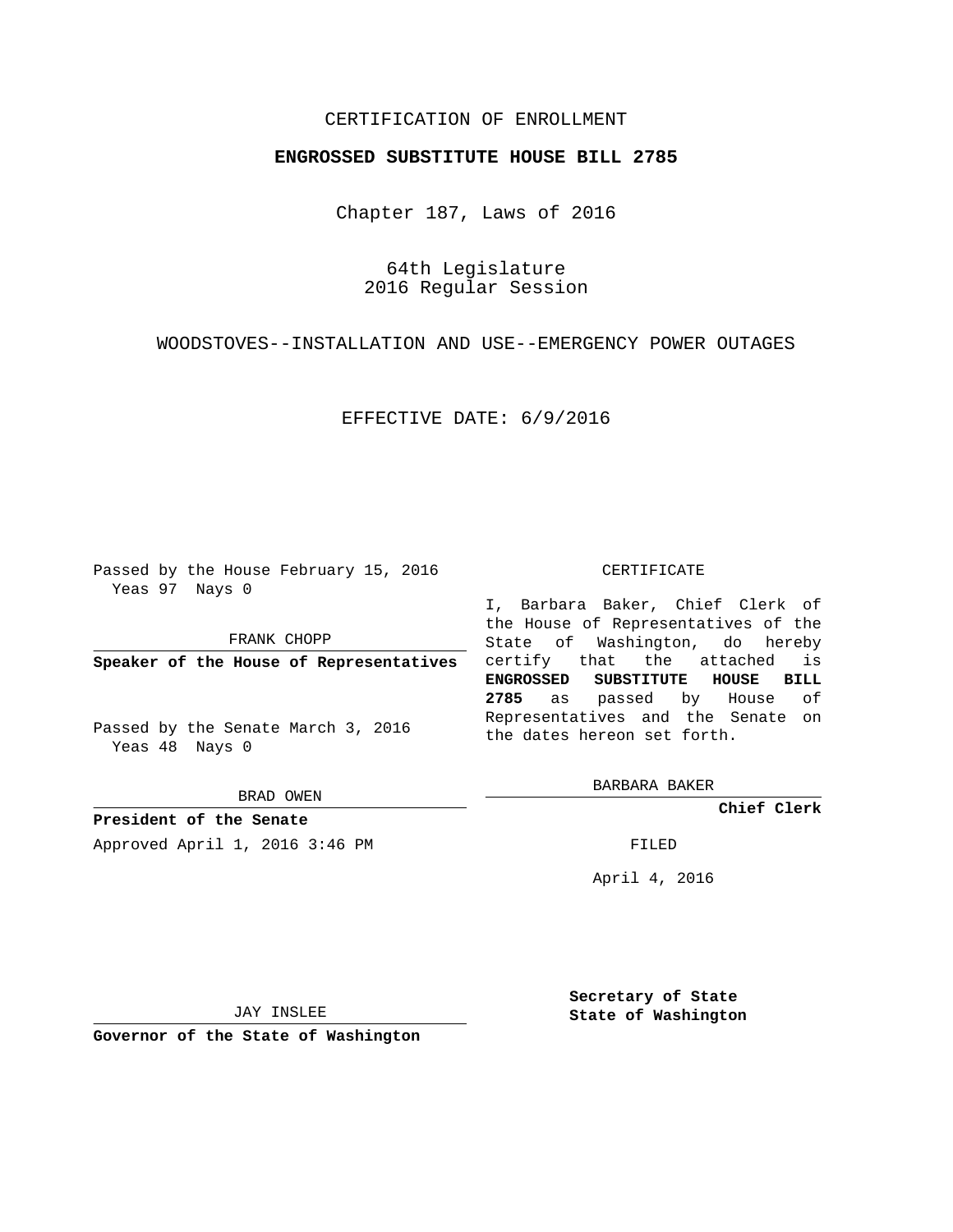## **ENGROSSED SUBSTITUTE HOUSE BILL 2785**

Passed Legislature - 2016 Regular Session

**State of Washington 64th Legislature 2016 Regular Session**

**By** House Environment (originally sponsored by Representatives Shea, Short, Schmick, Taylor, Scott, and McCaslin)

READ FIRST TIME 02/01/16.

 AN ACT Relating to ensuring that restrictions on the use of solid fuel burning devices do not prohibit the installation or replacement of solid fuel burning devices or the use of these devices during temporary outages of other sources of heat; and amending RCW 70.94.473.5

BE IT ENACTED BY THE LEGISLATURE OF THE STATE OF WASHINGTON:

 **Sec. 1.** RCW 70.94.473 and 2012 c 219 s 1 are each amended to 8 read as follows:

 (1) Any person in a residence or commercial establishment which has an adequate source of heat without burning wood shall:

 (a) Not burn wood in any solid fuel burning device whenever the department has determined under RCW 70.94.715 that any air pollution 13 episode exists in that area;

 (b) Not burn wood in any solid fuel burning device except those which are either Oregon department of environmental quality phase II or United States environmental protection agency certified or certified by the department under RCW 70.94.457(1) or a pellet stove either certified or issued an exemption by the United States environmental protection agency in accordance with Title 40, Part 60 of the code of federal regulations, in the geographical area and for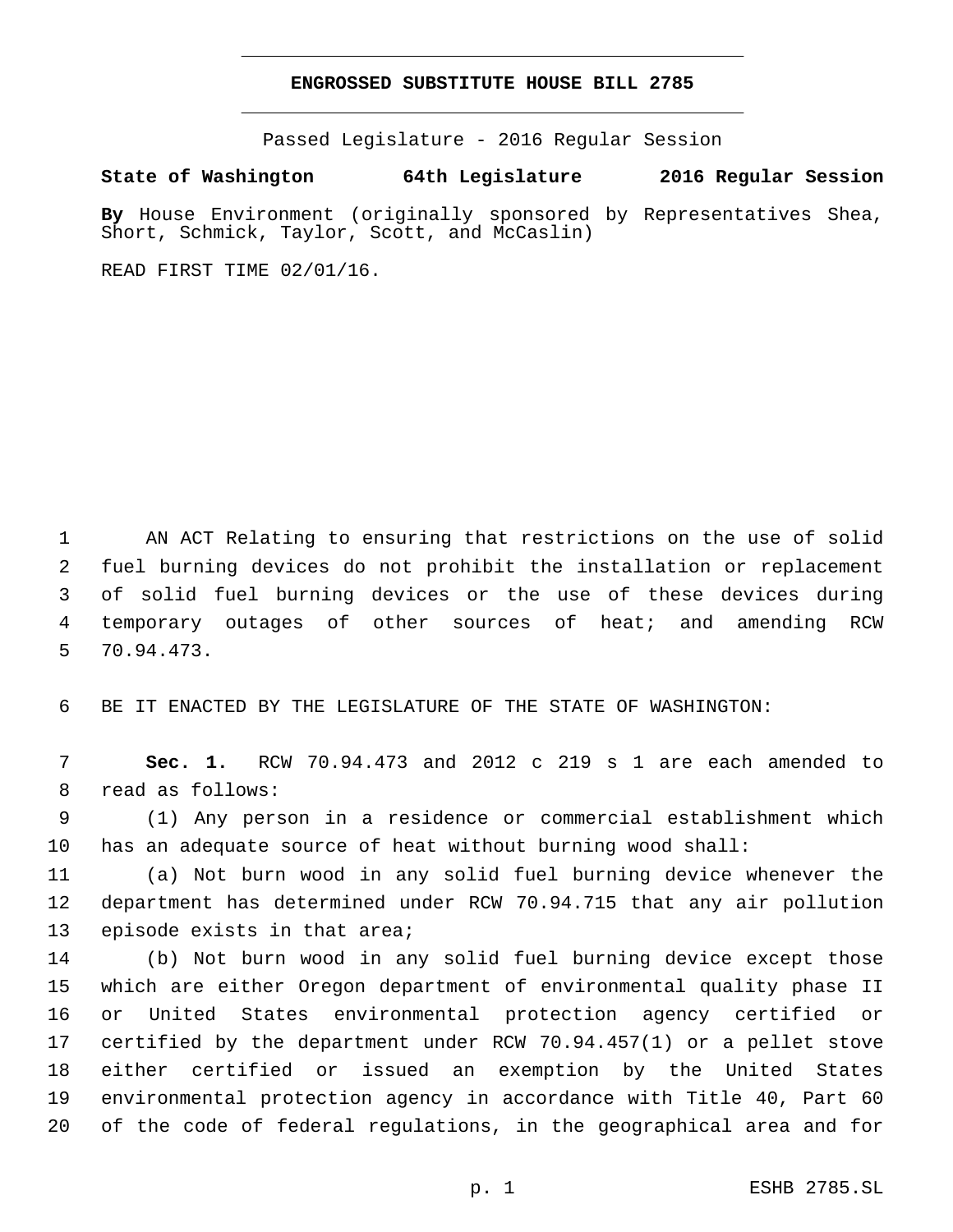the period of time that a first stage of impaired air quality has been determined, by the department or any authority, for that area.

 (i) A first stage of impaired air quality is reached when forecasted meteorological conditions are predicted to cause fine particulate levels to exceed thirty-five micrograms per cubic meter, measured on a twenty-four hour average, within forty-eight hours, except for areas of fine particulate nonattainment or areas at risk 8 for fine particulate nonattainment;

 (ii) A first stage burn ban for impaired air quality may be called for a county containing fine particulate nonattainment areas or areas at risk for fine particulate nonattainment, and when feasible only for the necessary portions of the county, when forecasted meteorological conditions are predicted to cause fine particulate levels to reach or exceed thirty micrograms per cubic meter, measured on a twenty-four hour average, within seventy-two 16 hours; and

 (c)(i) Not burn wood in any solid fuel burning device in a geographical area and for the period of time that a second stage of impaired air quality has been determined by the department or any authority, for that area. A second stage of impaired air quality is reached when a first stage of impaired air quality has been in force and has not been sufficient to reduce the increasing fine particulate pollution trend, fine particulates are at an ambient level of twenty- five micrograms per cubic meter measured on a twenty-four hour average, and forecasted meteorological conditions are not expected to allow levels of fine particulates to decline below twenty-five micrograms per cubic meter for a period of twenty-four hours or more from the time that the fine particulates are measured at the trigger 29 level.

 (ii) A second stage burn ban may be called without calling a first stage burn ban only when all of the following occur and shall require the department or the local air pollution control authority calling a second stage burn ban under this subsection to comply with the requirements of subsection (3) of this section:

 (A) Fine particulate levels have reached or exceeded twenty-five micrograms per cubic meter, measured on a twenty-four hour average;

 (B) Meteorological conditions have caused fine particulate levels 38 to rise rapidly;

 (C) Meteorological conditions are predicted to cause fine particulate levels to exceed the thirty-five micrograms per cubic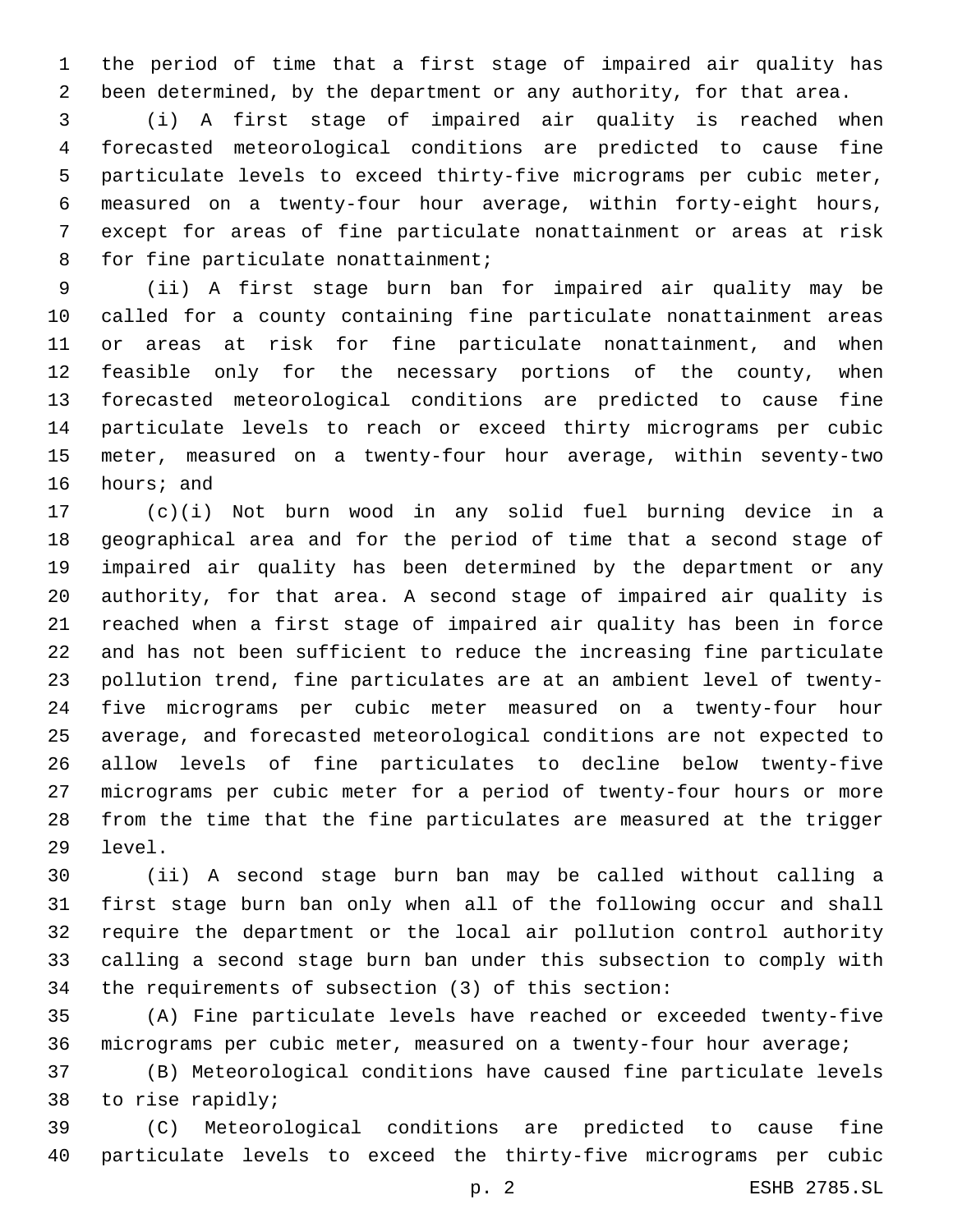meter, measured on a twenty-four hour average, within twenty-four 2 hours; and

 (D) Meteorological conditions are highly likely to prevent 4 sufficient dispersion of fine particulate.

 (iii) In fine particulate nonattainment areas or areas at risk for fine particulate nonattainment, a second stage burn ban may be called for the county containing the nonattainment area or areas at risk for nonattainment, and when feasible only for the necessary portions of the county, without calling a first stage burn ban only when (c)(ii)(A), (B), and (D) of this subsection have been met and meteorological conditions are predicted to cause fine particulate levels to reach or exceed thirty micrograms per cubic meter, measured on a twenty-four hour average, within twenty-four hours.

 (2) Actions of the department and local air pollution control authorities under this section shall preempt actions of other state agencies and local governments for the purposes of controlling air pollution from solid fuel burning devices, except where authorized by 18 chapter 199, Laws of 1991.

 (3)(a) The department or any local air pollution control authority that has called a second stage burn ban under the authority 21 of subsection  $(1)(c)(ii)$  of this section shall, within ninety days, 22 prepare a written report describing:

23  $((+a))$  (i) The meteorological conditions that resulted in their 24 calling the second stage burn ban;

 (( $\left(\frac{b}{b}\right)$ ) (ii) Whether the agency could have taken actions to avoid calling a second stage burn ban without calling a first stage burn ban; and

 (( $\leftarrow$ )) (iii) Any changes the department or authority is making to its procedures of calling first stage and second stage burn bans to avoid calling a second stage burn ban without first calling a 31 first stage burn ban.

 (b) After consulting with affected parties, the department shall prescribe the format of such a report and may also require additional information be included in the report. All reports shall be sent to the department and the department shall keep the reports on file for not less than five years and available for public inspection and 37 copying in accordance with RCW 42.56.090.

 (4) For the purposes of chapter 219, Laws of 2012, an area at risk for nonattainment means an area where the three-year average of the annual ninety-eighth percentile of twenty-four hour fine